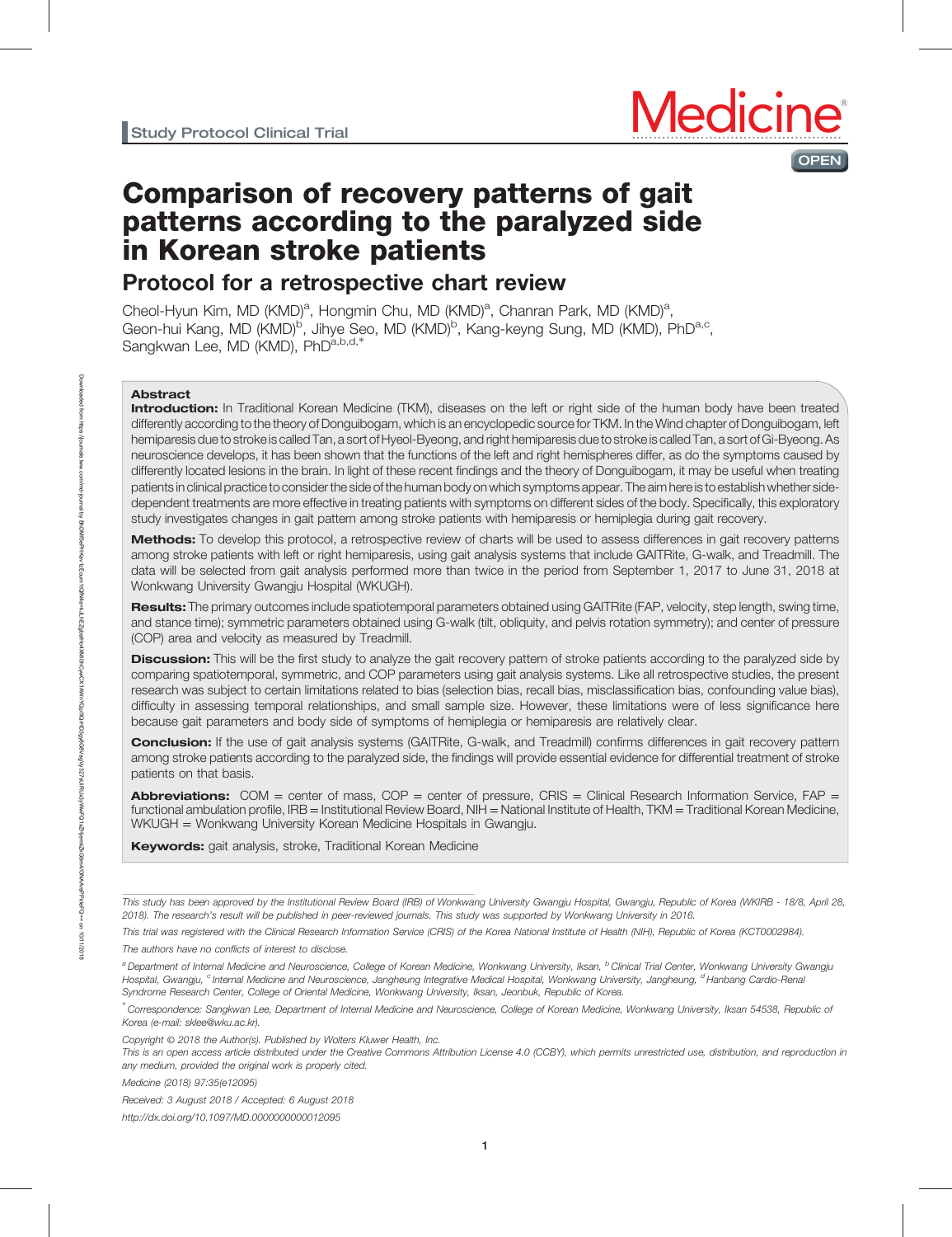#### 1. Introduction

Donguibogam the most historic text in Traditional Korean Medicine (TKM), was first published by Dr Heo Jun in 1613 and was included in the United Nations Educational, Scientific, and Cultural Organization cultural heritage list in 2009.[1] According to the Wind chapter of Donguibogam, left or right hemiparesis following stroke is called Tan or Tan, respectively. In addition, left hemiparesis is etiologically classified as Hyeol-Byeong and right hemiparesis of stroke is classified as Gi-Byeong.<sup>[2]</sup> The treatments differ because the causes differ in terms of body side.

Neuroscience has shown that the brain's left and right hemisphere functions differ, and it follows that symptoms caused by lesions on the 2 sides of the brain are also different. For example, for about 90% of right-handed persons, their language center is in the left hemisphere, and aphasia is mostly caused by left hemisphere lesions.<sup>[3]</sup> Similarly, hemineglect is associated with functional disorder of the right hemisphere, which appears mostly as left hemineglect.<sup>[4]</sup> In the same way, recovery pattern also differs according to which side of the brain is damaged. One study reported that left-handed person exhibit a larger transfer effect than right-handed persons in stroke rehabilitation.<sup>[5]</sup> In light of these recent findings, the idea described in Donguibogam that treatment of stroke patients should be based on hemiparesis side may have great significance for clinical practice.

This study aims to assess the effects of treating left- and rightsided diseases separately for gait rehabilitation of stroke patients based on retrospective chart review. Gait was selected because it is the most important factor in returning stroke patients to daily life.<sup>[6]</sup> Although some earlier studies<sup>[7,8]</sup> observed gait recovery progress among stroke patients by comparing their gait with normal subjects, no study has yet observed gait recovery patterns in relation to the paralyzed side. Although Virginia et al reported no difference in prognosis for recovery of motor function in stroke patients with left and right paralysis, their evaluation covered only 3 stages, when patients needed maximal assistance, moderate assistance, or minimal assistance in walking.<sup>[9]</sup> No study has accurately analyzed stroke patients' gait using spatiotemporal parameters as proposed here. If we can confirm the existence of differences in gait recovery pattern among stroke patients according to the paralyzed side, this will provide evidence for treating stroke differently on that basis. The intention is to analyze any such differences by comparing the spatiotemporal parameters of left-and right-hemiparesis stroke patients.

#### 2. Material and methods

#### 2.1. Gait analysis system

2.1.1. The GAITRite system (CIR system Inc). When mechanical pressure is applied to the GAITRite mat, embedded sensors are activated (Fig. 1).<sup>[10]</sup> Following sensor activation, the GAITRite software(version 4.8.5) calculates the elapsed time between heel contact and flat foot stance to obtain temporal and spatial gait parameters such as functional ambulation profile (FAP), velocity, step length, swing time, and stance time. Calculated from walkway data, FAP is a sensitive measure for characterization of dissimilar patients with hemiparesis due to stroke.[11] Walking speed is an important indicator of improved walking ability among stroke patients.<sup>[12]</sup> Patterson et al have reported that step length, swing time and stance time are also useful gait parameters in this context.[8]

2.1.2. The G-walk system (BTS Bioengineering SpA). G-walk is a gait analysis system that measures the subject's center of mass (COM) by means of a wireless tri-axial accelerometer.[13] The accelerometer is attached to the subjects 5th lumbar vertebra and tightened by means of a Velcro element. The subject then walks to provide parameters including pelvis tilt symmetry, pelvis obliquity symmetry, and pelvis rotation symmetry, as these and other gait symmetry characteristics are increasingly measured and reported in stroke patients.[8] The parameters calculated from the data are transferred wirelessly via Bluetooth for analysis by BTS G-studio software (version 2.8.16.0).

2.1.3. The treadmill analysis system (Zebris Co Ltd FDM-T). When the subject stands on the Treadmill device, which includes an embedded force plate, foot pressure and center of pressure (COP) are measured and calculated by Zebris FDM software (version 1.10) to obtain parameters such as COP velocity and



Figure 1. Gait analysis system (A) wireless tri-axial accelerometer of G-walk and Velcro. (B) For gait analysis. The wireless tri-axial accelerometer is attached to the 5th lumbar vertebra of subjects and tightened with Velcro by researchers. Then have a subject walk 6 m GAITRite mat in preferred speed. (C) Next, have a subject stand on Treadmill embedded with force plate for 10 seconds.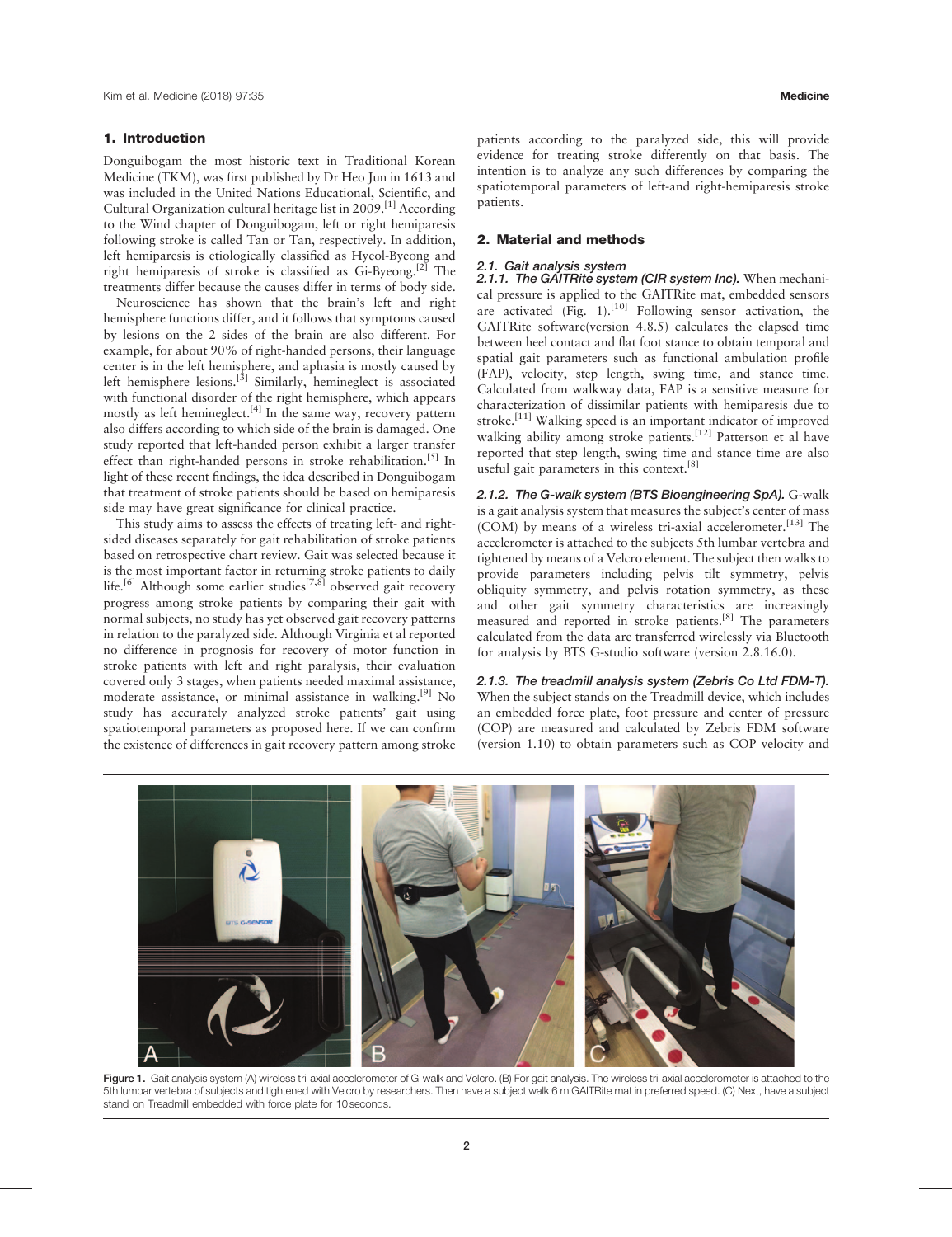



Figure 2. Time schedule of gait analysis gait analysis is a routine examination performed on stroke patients in Wonkwang University Korean Medicine Hospitals in Gwangju (WKUGH). Among the stroke patients who performed the gait analysis more than 2 times during the period from September 1, 2017 to June 30, 2018 in WKUGH, those who satisfies the inclusion criteria becomes the subjects.

area.<sup>[14]</sup> These COP measures are commonly used to assess standing postural control by measuring the extent of body sway.[15]

## 2.2. Study design

The study is designed as a retrospective chart review to assess differences in gait recovery pattern between left- and righthemiparesis stroke patients using the GAITRite, G-walk, and Treadmill gait analysis systems. Subjects will be drawn from stroke patients undergoing gait analysis more than twice between September 1, 2017 and June 30, 2018 at Wonkwang University Korean Medicine Hospitals in Gwangju (WKUGH), those who satisfy the inclusion criteria will be enrolled as participants in the study.

#### 2.3. Ethics approval and consent to participate

The retrospective chart review for this protocol (version 1.0) has been granted ethical approval from the institutional review board (IRB) in WKUGH (WKIRB - 18/8, April 28, 2018). This retrospective chart review is being conducted under the supervision of the clinical trial center at WKUGH, monitored by an independent contract research organization. Any change in the protocol will again be submitted for IRB approval prior to implementation. For present purposes, no Data Monitoring Committee (DMC) is needed, and subjects will not be asked to provide written informed consent because retrospective chart review and gait analysis is routine for stroke patients at WKUGH. Subjects may be required to quit the gait analysis following any serious adverse event, and this will be reported to the IRB at WKUGH. In addition, participants may withdraw from gait analysis at any time if they so wish without suffering any disadvantage or constraint. In accordance with the CONSORT 2010 Statement, the results will be published on ClinicalTrials. gov and in specialist journals.

### 2.4. Selection and inclusion criteria

**2.4.1. Inclusion criteria.** Those who meet all of the following criteria would be selected: WKUGH outpatient or inpatient with hemiparesis due to stroke; stroke patients aged between 19 and 85 years; onset of stroke within the previous 6 months; stroke patients who have undergone gait analysis more twice at WKUGH, with at least 2 weeks interval between first and following gait analysis; right-handed stroke patients; stroke patients who can walk unaided.

2.4.2. Exclusion criteria. Those who have difficulty walking due to other conditions such as musculoskeletal disease.

#### 2.5. Gait analysis procedure

The wireless tri-axial accelerometer is attached to the subject's 5th lumbar vertebra and tightened with Velcro by researchers. The subject is then asked to walk 6 m at the preferred speed on a GAITRite mat, and spatiotemporal gait parameters are obtained. The subject then stands on the force plate in the treadmill for 10 seconds to obtain parameters such as COP velocity and area. To ensure measurement quality, the above procedure is repeated twice, and again at least 2 weeks later (Fig. 2).

#### 2.6. Outcomes

- 1. Spatiotemporal parameters obtained by GAITRite: FAP, velocity, step length, swing time, and stance time
- 2. Symmetric parameters obtained by G-walk: pelvis tilt symmetry, pelvis obliquity symmetry, and pelvis rotation symmetry
- 3. Parameters while standing obtained by Treadmill: COP area and COP velocity

### 2.7. Statistical analysis

During the initial gait analysis, independent  $t$  tests or the Mann– Whitney U test will be used to verify identity of the 2 groups in terms of Manual Muscle Testing, stroke onset, sex, and age. Paired t tests or the Wilcoxon signed test will be used to assess any withingroup differences between the first and follow-up gait analysis, and independent  $t$  tests or the Mann–Whitney  $U$  test will be used to assess any between-group differences in gait parameters.

#### 2.8. Sample size

Because this study is retrospective chart review, all subjects who meet the selection criteria will be included.

### 3. Discussion

Because gait is the most important factor in returning stroke patients to daily life,<sup>[6]</sup> gait analysis of these patients is conducted regularly in WKUGH. This method is valuable because it provides an objective description of gait quality.<sup>[16]</sup> Our researchers will conduct the retrospective review to assess whether it is useful to treat left- and right-sided diseases separately as in Donguibogam. For stroke patients who satisfy our selection criteria, statistical analysis will be used to assess difference in gait parameters (spatiotemporal parameters from GAITRite, symmetric parameters from G-walk, and parameters